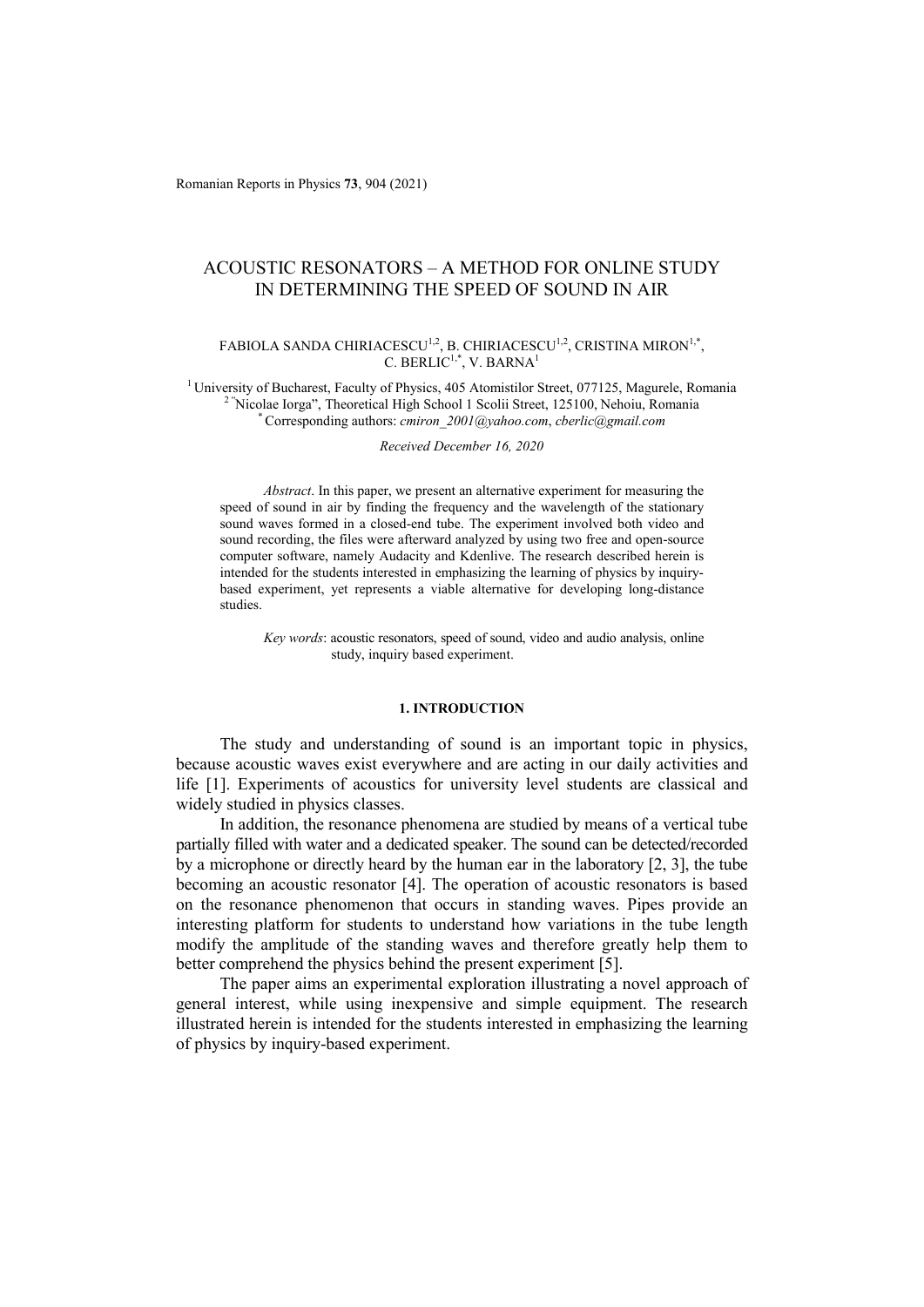Several works present these approaches to various subjects of physics learning using well-suited software. An indication of several recent studies that describe reasonably priced and uncomplicated video analysis experiments and software tools in classical mechanics addressed to university and high school levels can be found here [6–9].

In this paper, our main purpose is measuring the speed of sound by finding the frequency and the wavelength of the sound waves that are contained in a particular tube system having a closed-end. For this work, a closed pipe of variable length is employed. The length of the tube is varied by filling it with water and finding the positions of nodes and antinodes for several frequencies of the sound emitted by a speaker inside the system.

To achieve greater precision for our measurements, two free and open-source computer software are used – Audacity and Kdenlive. Audacity [10] is specially employed for audio analysis and sound editing. It can be installed on any Operating System (Windows, Mac or Linux) and it is a very versatile and easy to use (intuitive) program. The Audacity software is used to record, edit and analyze sound waves [11–15]. It can be also generally employed as an education tool in physics classes, including experiments where students play musical instruments and study the resulting sounds in terms of time and frequency [16–18].

Kdenlive [19] is an important open-source software tool for video editing. The initial code was developed for Linux, but now it can be installed also under Windows and MacOS. We chose this software for the video analysis of the experiment because the program is straightforward, yet precise, offering similar performances to any established professional software.

The proposed physics laboratory research for the present article is clearly a viable alternative for developing long-distance studies (especially when considering the difficult current times).

### **2. EXPERIMENTAL SETUP**

The experimental setup consists in a cylindrical tube made of glass (1.4 m length, Fig. 1). At the lower end, the tube is connected with a water supply inlet, which gives the possibility to fill or to empty the tube with water. This way, the length of the air column inside the tube can be varied at the user's choice. Using a faucet, the filling and the emptying speed can also be accurately controlled. The portion of the tube between the free surface of the water and the upper end of the tube actually corresponds to the acoustic resonator.

At the upper end of the tube, we have a loudspeaker connected to a frequency generator, representing the audio source that produces the sounds with known characteristics. After traveling through the tube, the waves are then back-reflected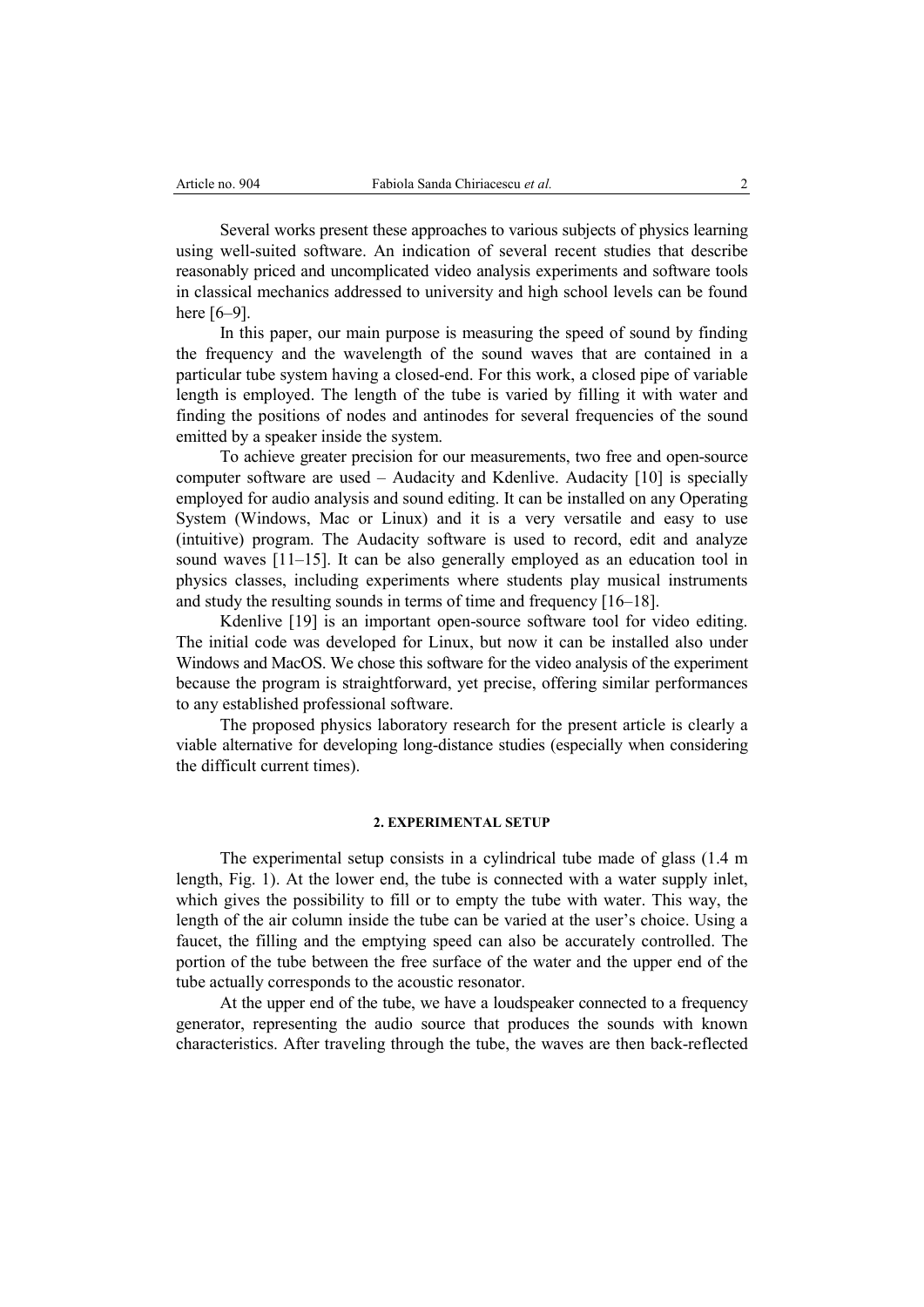by the water surface and, due to the interference between the direct wave and the reflected one, nodes and antinodes are formed [20, 21]. The nodes and antinodes are the results of the resonance phenomenon that occurs in standing waves, the tube being in fact an acoustic resonator.

The distance between two successive nodes or antinodes (where we have a maximum or respectively a minimum intensity of the sound) is  $\lambda/2$ , where  $\lambda$  is the wavelength of the sound [4, 22–24]. If we manage to measure these distances, we can subsequently calculate the wavelength and find the speed of the sound from the following relation

$$
c = \lambda \cdot \nu \tag{1}
$$

where *v* is the frequency of the propagating sound.



Fig. 1 – Experimental setup for our experiment. The full color version may be accessed at http://www.rrp.nipne.ro.

In order to find the precise positions of the nodes and antinodes that form inside the resonator, a ruler having the long axis parallel with the tube is installed. For better observation of the surface of the water, a luminescent LED (Light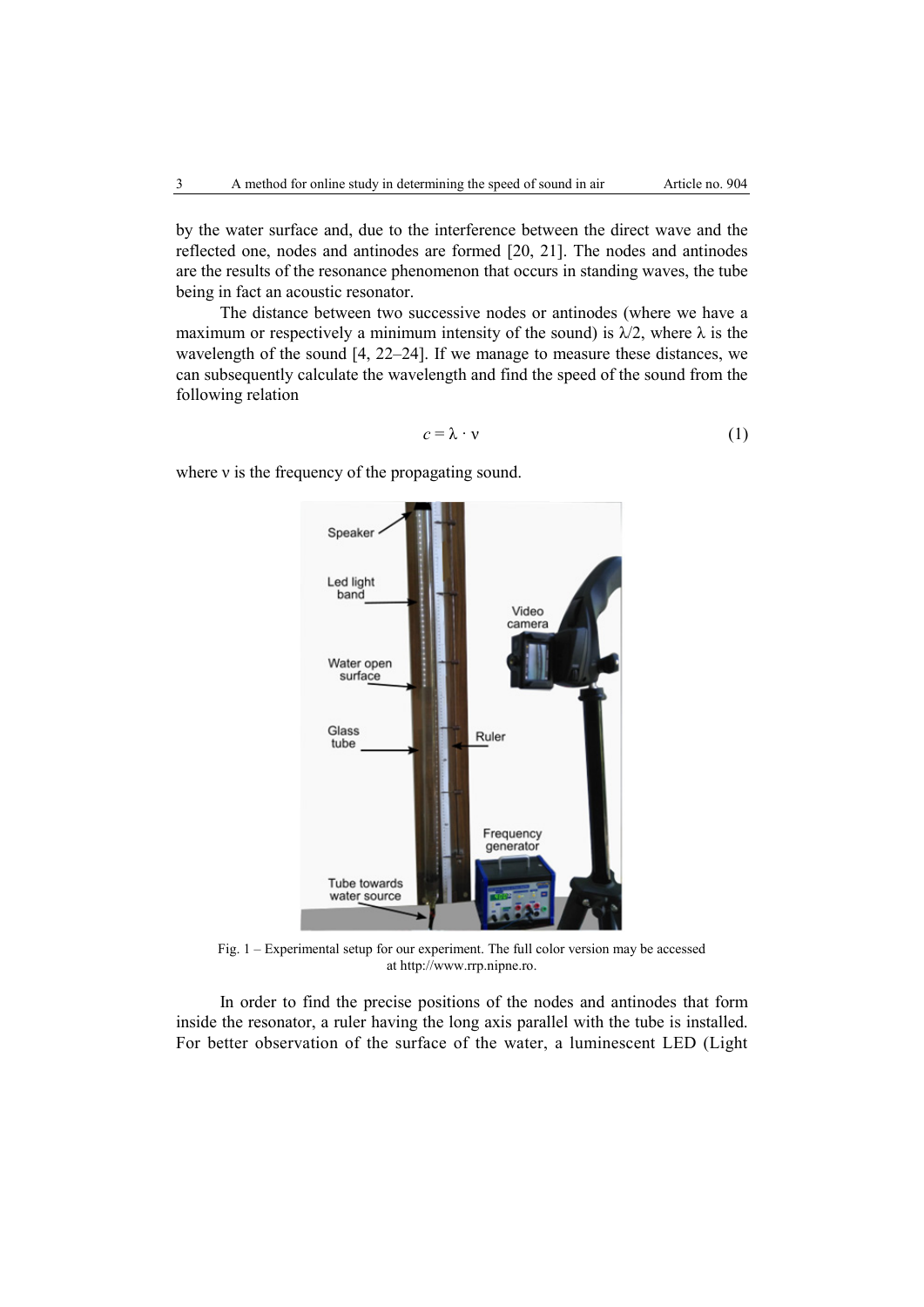Emitting Diode) band was attached parallel with the tube axis. Due to the refraction phenomenon, the images of the LEDs change their position, "crossing" from one side of the tube to the other, as it can be perceived in Fig. 2, offering a qualitative indication of the position where the free surface of the water is at a certain moment in time.

The position of the water surface is recorded with an action type video camera (Senso AT-30S Sport 4K with 4k pixel resolution, 30 fps shutter speed). Simultaneously, the sound produced in the resonator is recorded as a soundtrack. When later analyzing the recordings, we can find the accurate position where the sound has a maximum or minimum intensity, corresponding to nodes, respectively antinodes in the propagating waveform.



Fig. 2 – Image of the free surface of the water and the "crossing" of the LEDs light images due to the refraction phenomenon. The full color version may be accessed at http://www.rrp.nipne.ro.

#### **3. RESULTS AND DISCUSSIONS**

Using the frequency generator settings, we choose a sound amplitude that is loud enough to ensure a good quality of the recorded soundtrack. The video camera parameters are also tuned for having the best quality of the image.

The filling and the emptying processes of the tube have been recorded both video and audio for sound waves frequencies values starting from 500 Hz and going up to 1400 Hz.

For improved movie quality, environmental noise such as human speaking and other accidental/ambient sounds were avoided. Afterward, during the post-processing phase, the Audacity software allows "cleaning" the background sound that cannot be avoided (for example, the sound made by the flowing water through the tube, or in the sewerage). In order to have a reference background sound, we record the filling and the emptying processes, without the frequency generator started.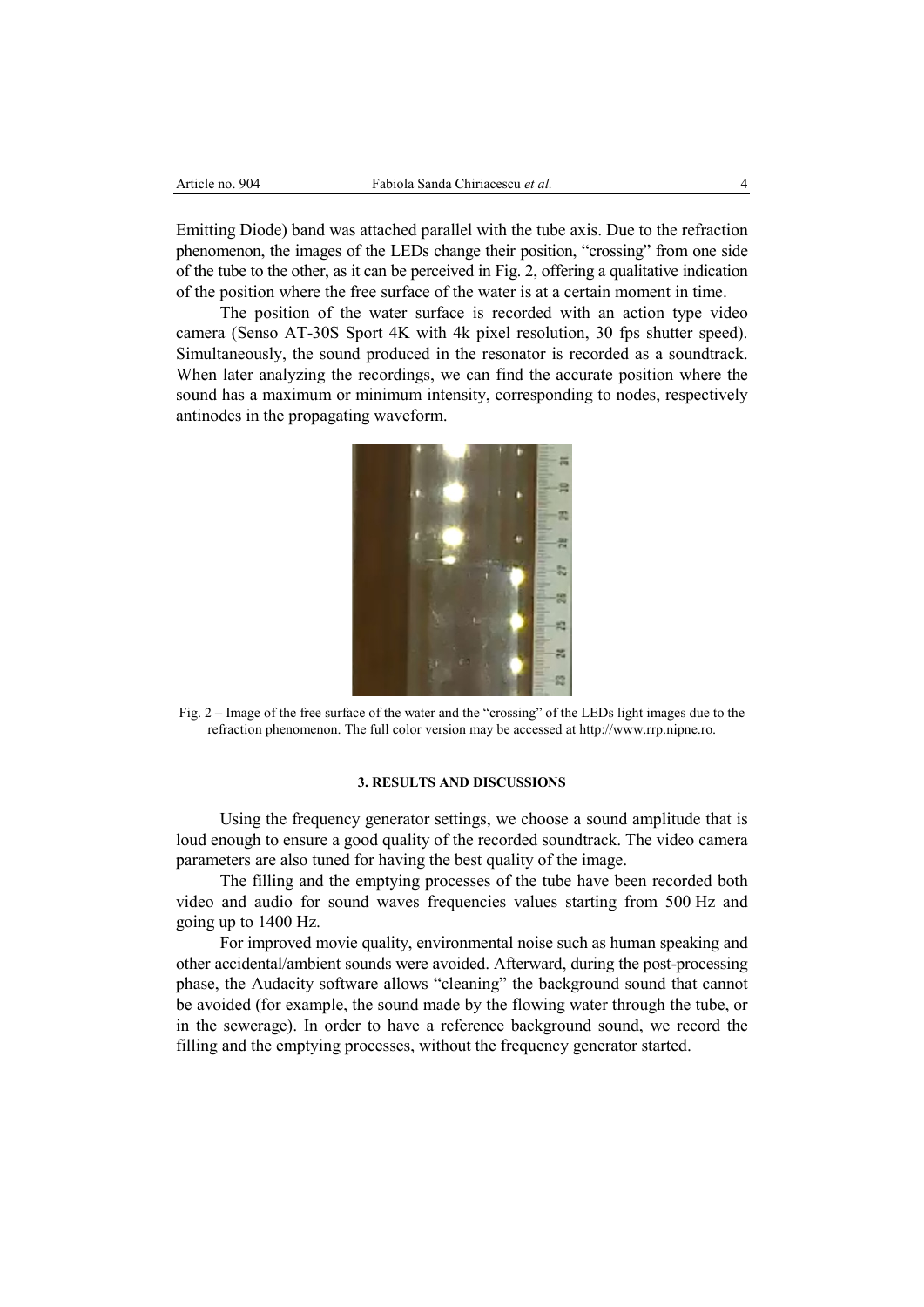Each sample was firstly uploaded in the Audacity software. As we mentioned before, the software is especially used for editing and analyzing audio files. Subsequently, the background noises identified during the recording are cleaned. Audacity can provide visualization of the wave aspect depending on the noise amplitude, Fig. 3, or the frequencies spectra of the recorded sounds, Fig. 4.



Fig. 3 – Wave aspect according to the amplitude, as obtained with Audacity software. The full color version may be accessed at http://www.rrp.nipne.ro.



Fig. 4 – Frequencies spectrum, as obtained with Audacity software. The full color version may be accessed at http://www.rrp.nipne.ro.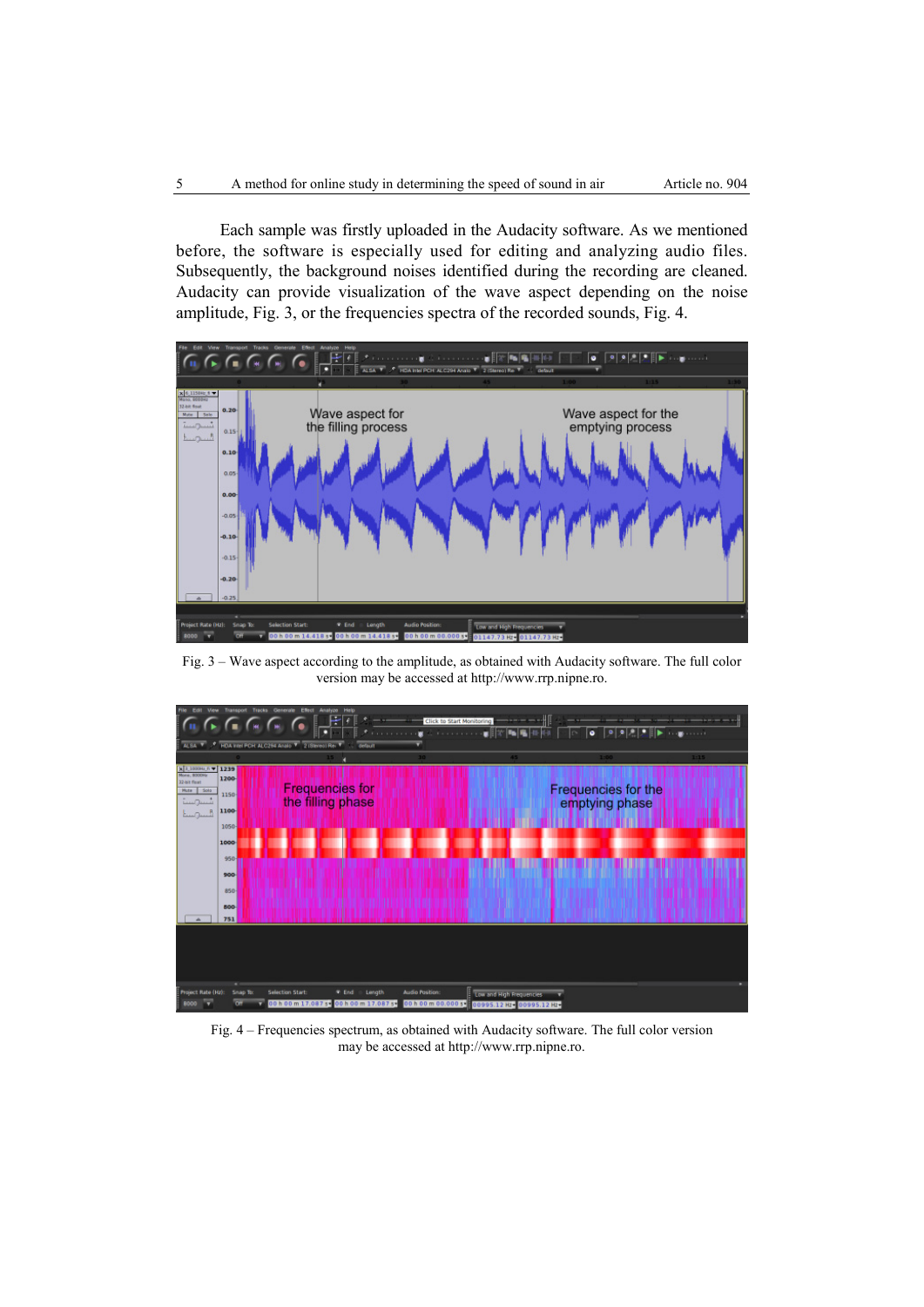One can notice from Fig. 4 that the frequency spectrum is quite different in the filling phase of the tube with respect to the emptying stage. In the filling phase, the red color prevails, indicating a more pronounced background noise. This is due to the noise from the water source, noise that is consequently missing when considering the emptying stage. Meanwhile, interference maximums and minimums can be observed – maximums are indicated by a brighter color and minimums are areas where the waves are interrupted.

Using one of the diagrams (either amplitude or frequency spectrum), we find the time instants corresponding to maximum or minimum (nodes and antinodes), both for the filling and for the emptying phase. The program allows for detecting these time moments with high precision (millisecond range).

An alternative software used for collecting and analyzing data is Kdenlive. This also offers the possibility to visualize the audio wave spectra. Once we found the time moments corresponding to the nodes or antinodes, Kdenlive software was used to find positions where the nodes or antinodes are situated. The software works with a frequency of 25 frames per second (fps), leading to a very good precision in finding the moments of maximum or minimum of sound wave interference.



Fig. 5 – Main screen of the Kdenlive software. The full color version may be accessed at http://www.rrp.nipne.ro.

Using the previously obtained time instants, we can accurately establish the positions of the free surface of the water corresponding to a node or an antinode on the ruler markings. As we discussed earlier, the distance between two consecutive nodes or two antinodes is the measure for half of the wavelength of the propagating sound.

The obtained experimental values are presented in Tables 1–4.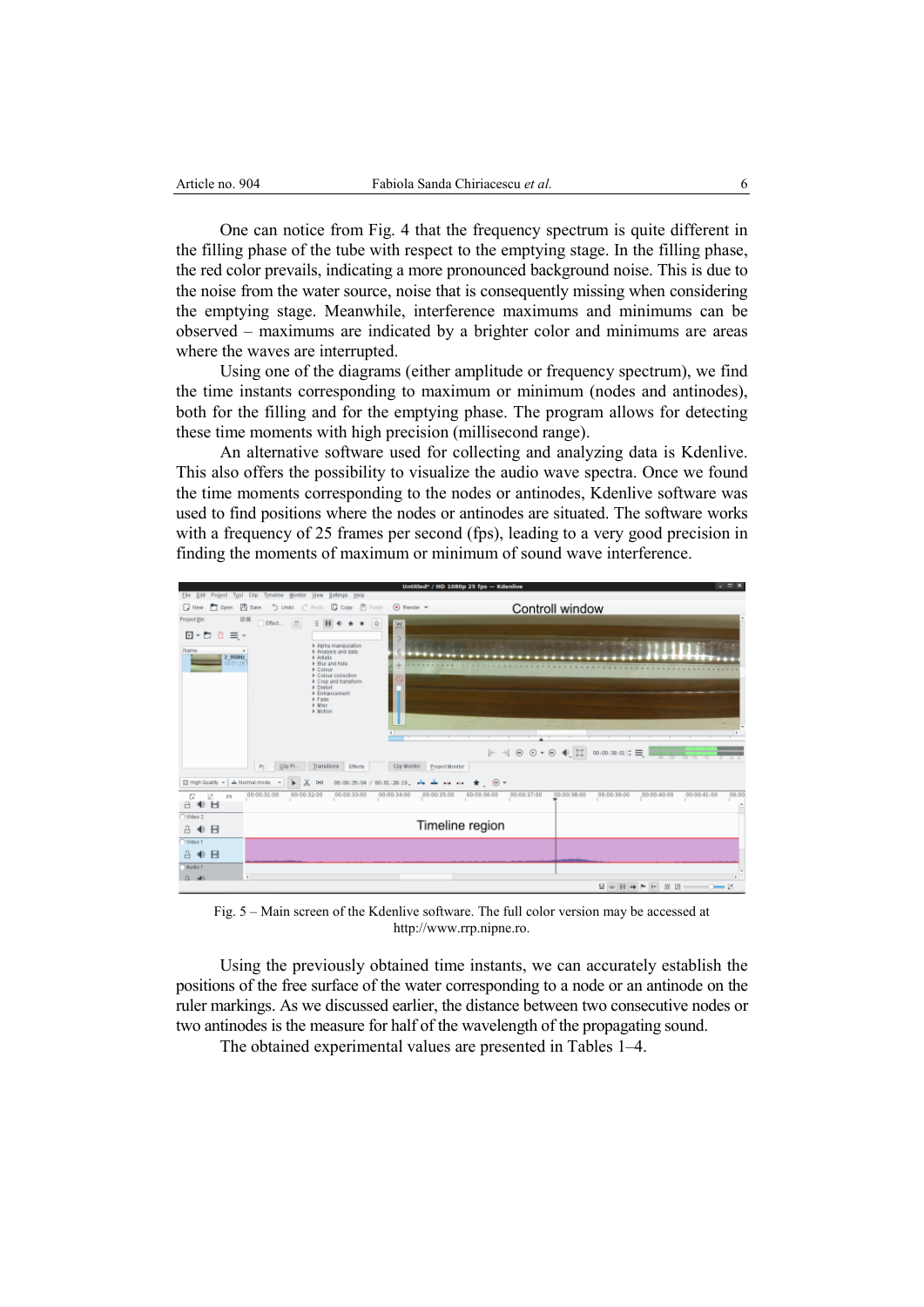| v(Hz) | $\lambda_1$ (m) | $\lambda_2$ (m) | $\lambda_3$ (m) | $\lambda_4$ (m) | $\lambda_5$ (m) | $\bar{\lambda}$ (m) | $c = \lambda \cdot v$<br>(m/s) | $\overline{c}$<br>(m/s) |
|-------|-----------------|-----------------|-----------------|-----------------|-----------------|---------------------|--------------------------------|-------------------------|
| 900   | 0.382           | 0.380           | 0.391           | 0.379           | 0.381           | 0.383               | 344                            |                         |
| 950   | 0.352           | 0.358           | 0.373           | 0.357           | 0.370           | 0.362               | 344                            |                         |
| 1000  | 0.346           | 0.340           | 0.344           | 0.348           | 0.342           | 0.344               | 344                            |                         |
| 1050  | 0.327           | 0.328           | 0.330           | 0.325           | 0.324           | 0.327               | 343                            |                         |
| 1100  | 0.315           | 0.307           | 0.314           | 0.330           | 0.296           | 0.312               | 344                            |                         |
| 1150  | 0.297           | 0.303           | 0.281           | 0.303           | 0.307           | 0.298               | 343                            | $343.5 \pm 0.0480$      |
| 1200  | 0.274           | 0.301           | 0.291           | 0.279           | 0.286           | 0.286               | 343                            |                         |
| 1250  | 0.269           | 0.281           | 0.258           | 0.282           | 0.284           | 0.275               | 344                            |                         |
| 1300  | 0.277           | 0.265           | 0.262           | 0.258           | 0.260           | 0.264               | 344                            |                         |
| 1350  | 0.256           | 0.262           | 0.253           | 0.251           | 0.249           | 0.254               | 343                            |                         |
| 1400  | 0.245           | 0.244           | 0.253           | 0.239           | 0.247           | 0.246               | 343                            |                         |

Results obtained analyzing the antinodes positions during the tube's filling stage

Results obtained analyzing the antinodes positions during the tube's emptying stage

| v(Hz) | $\lambda_1$ (m) | $\lambda_2$ (m) | $\lambda_3$ (m) | $\lambda_4$ (m) | $\lambda_5(m)$ | $\bar{\lambda}$ (m) | $c = \lambda \cdot v$<br>(m/s) | $\bar{c}$ (m/s)    |
|-------|-----------------|-----------------|-----------------|-----------------|----------------|---------------------|--------------------------------|--------------------|
| 900   | 0.373           | 0.359           | 0.402           | 0.401           | 0.373          | 0.382               | 343                            |                    |
| 950   | 0.359           | 0.360           | 0.353           | 0.373           | 0.361          | 0.361               | 343                            |                    |
| 1000  | 0.357           | 0.339           | 0.338           | 0.350           | 0.335          | 0.344               | 344                            |                    |
| 1050  | 0.328           | 0.332           | 0.327           | 0.319           | 0.328          | 0.327               | 343                            |                    |
| 1100  | 0.301           | 0.320           | 0.303           | 0.327           | 0.311          | 0.312               | 344                            |                    |
| 1150  | 0.308           | 0.294           | 0.294           | 0.301           | 0.296          | 0.299               | 343                            | $343.4 \pm 0.0698$ |
| 1200  | 0.316           | 0.287           | 0.259           | 0.293           | 0.274          | 0.286               | 343                            |                    |
| 1250  | 0.270           | 0.271           | 0.302           | 0.262           | 0.270          | 0.275               | 344                            |                    |
| 1300  | 0.265           | 0.262           | 0.262           | 0.265           | 0.268          | 0.264               | 344                            |                    |
| 1350  | 0.254           | 0.252           | 0.258           | 0.252           | 0.256          | 0.254               | 343                            |                    |
| 1400  | 0.246           | 0.254           | 0.248           | 0.247           | 0.232          | 0.245               | 343                            |                    |

The values of the speed of sound obtained from positions of nodes and antinodes in both filling and emptying of the tubes are very close one to another, indicating the consistency of our experimental approaches and method in general. The average obtained value is 343.5 m/s, a result that corresponds to a 20.4°C temperature listed from the literature [21, 25]. The measured temperature in the lab during the experiments was 21.0°C; again, this result is in very good agreement with the above mentioned theoretical value.

The acquired results are particularly satisfactory, taking into consideration as well the eventual error sources. The first error source is the loss in the quality of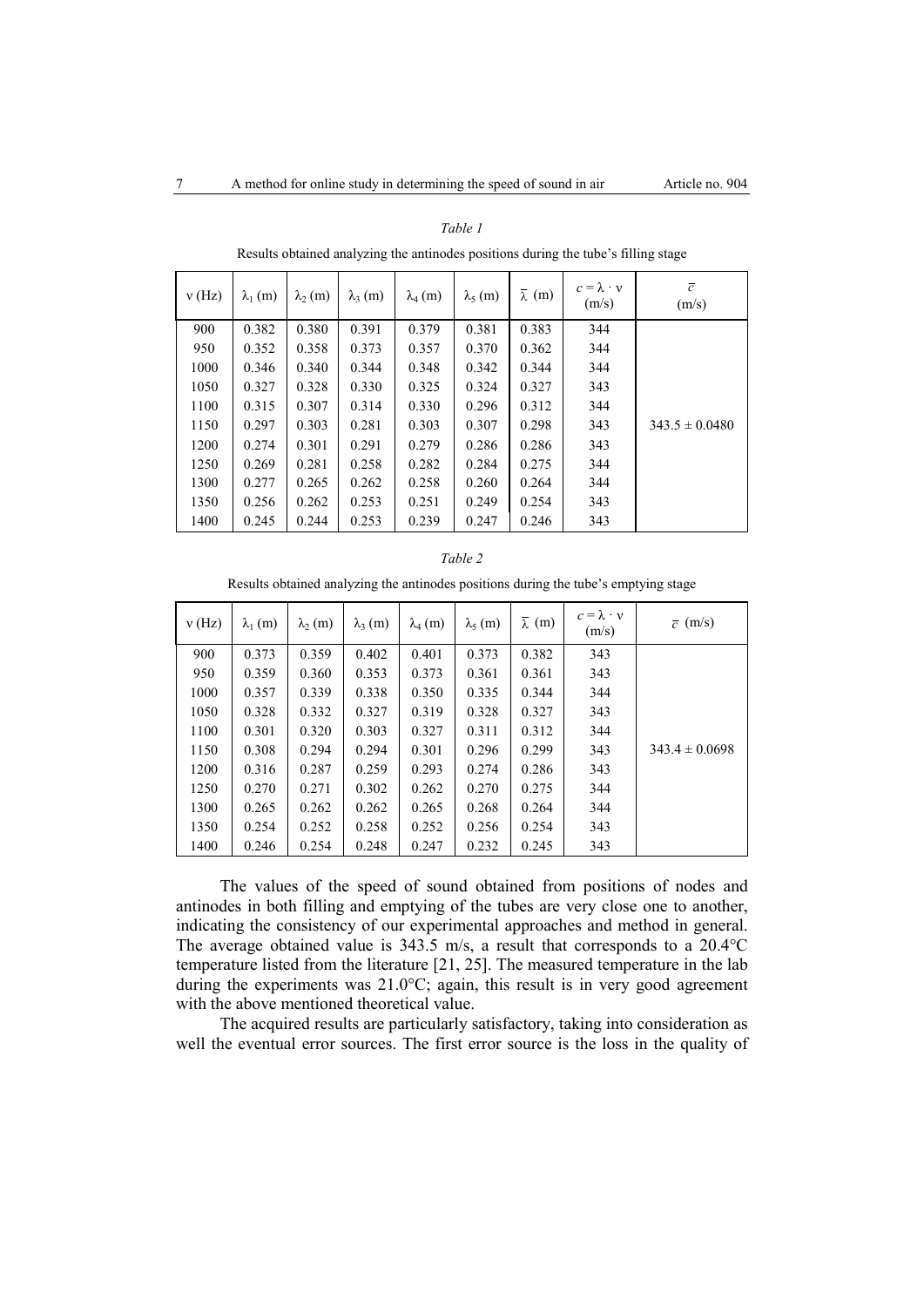the recordings due to the incomplete elimination of the background noise. We have to remark here that, in the filing and in the emptying processes, the noise of the running water was removed by using the "Noise reduction" processing feature in the Audacity program.

| v(Hz) | $\lambda_1$ (m) | $\lambda_2$ (m) | $\lambda_3$ (m) | $\lambda_4$ (m) | $\bar{\lambda}$ (m) | $c = \lambda \cdot v$<br>(m/s) | $\bar{c}$ (m/s)    |
|-------|-----------------|-----------------|-----------------|-----------------|---------------------|--------------------------------|--------------------|
| 900   | 0.384           | 0.387           | 0.384           | 0.372           | 0.382               | 344                            |                    |
| 950   | 0.361           | 0.362           | 0.359           | 0.365           | 0.362               | 344                            |                    |
| 1000  | 0.343           | 0.348           | 0.339           | 0.344           | 0.344               | 344                            |                    |
| 1050  | 0.324           | 0.327           | 0.329           | 0.328           | 0.327               | 343                            |                    |
| 1100  | 0.311           | 0.308           | 0.314           | 0.317           | 0.313               | 344                            |                    |
| 1150  | 0.300           | 0.301           | 0.297           | 0.298           | 0.299               | 344                            | $343.7 \pm 0.0598$ |
| 1200  | 0.286           | 0.286           | 0.287           | 0.285           | 0.286               | 343                            |                    |
| 1250  | 0.276           | 0.275           | 0.276           | 0.273           | 0.275               | 344                            |                    |
| 1300  | 0.267           | 0.263           | 0.268           | 0.260           | 0.265               | 344                            |                    |
| 1350  | 0.255           | 0.254           | 0.254           | 0.254           | 0.254               | 343                            |                    |
| 1400  | 0.252           | 0.241           | 0.248           | 0.241           | 0.246               | 344                            |                    |

| Table 3                                                                         |
|---------------------------------------------------------------------------------|
| Results obtained analyzing the nodes' positions during the tube's filling stage |

| ,, | , |  |  |
|----|---|--|--|
|----|---|--|--|

Results obtained analyzing the nodes' positions during the tube's emptying stage

| v(Hz) | $\lambda_1$ (m) | $\lambda_2$ (m) | $\lambda_3$ (m) | $\lambda_4$ (m) | $\bar{\lambda}$ (m) | $c = \lambda \cdot v$<br>(m/s) | $\bar{c}$ (m/s)    |
|-------|-----------------|-----------------|-----------------|-----------------|---------------------|--------------------------------|--------------------|
| 900   | 0.382           | 0.380           | 0.385           | 0.379           | 0.382               | 343                            |                    |
| 950   | 0.359           | 0.361           | 0.364           | 0.362           | 0.362               | 343                            |                    |
| 1000  | 0.341           | 0.339           | 0.347           | 0.346           | 0.343               | 343                            |                    |
| 1050  | 0.328           | 0.327           | 0.327           | 0.328           | 0.328               | 344                            |                    |
| 1100  | 0.313           | 0.311           | 0.312           | 0.313           | 0.312               | 343                            |                    |
| 1150  | 0.298           | 0.296           | 0.301           | 0.300           | 0.299               | 344                            | $343.5 \pm 0.0748$ |
| 1200  | 0.288           | 0.282           | 0.287           | 0.288           | 0.286               | 344                            |                    |
| 1250  | 0.278           | 0.272           | 0.270           | 0.279           | 0.275               | 343                            |                    |
| 1300  | 0.264           | 0.266           | 0.263           | 0.264           | 0.264               | 344                            |                    |
| 1350  | 0.257           | 0.254           | 0.256           | 0.251           | 0.255               | 344                            |                    |
| 1400  | 0.248           | 0.243           | 0.243           | 0.248           | 0.246               | 344                            |                    |

Another error source was present due to the image resolution, which can occasionally lead to minor variations when reading the values on the vertical ruler.

The last error source we had to overcome was concerning the video camera being fixed in the middle region of the tube. This situation can lead to errors in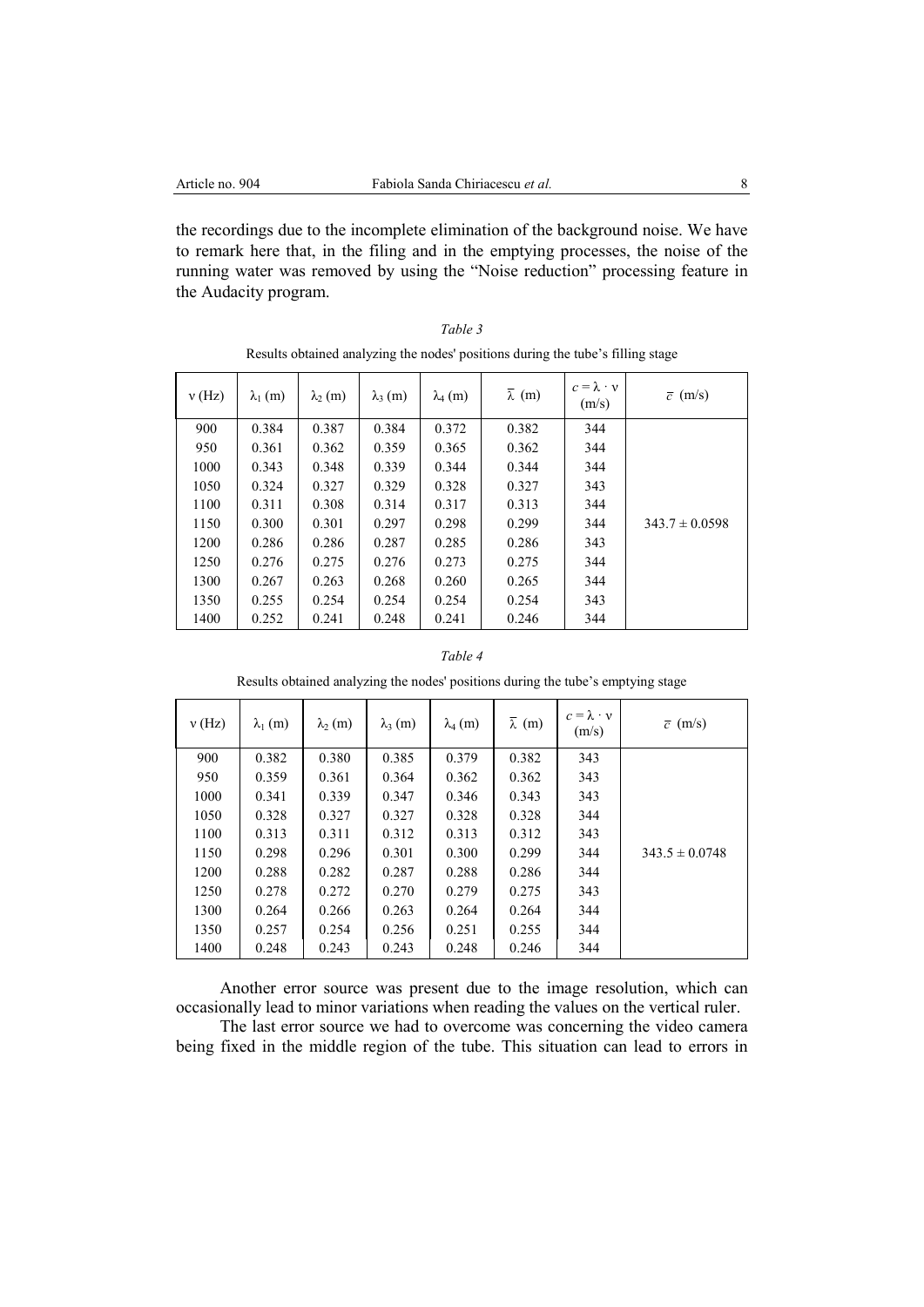reading the positions of the free water surface in the key moments – represented by the maximum or minimum of interference. When the free surface of the water is situated in the median part of the tube, the reading is more precise, as we look perpendicularly at the tube, including here the water column and the attached ruler. Towards the ends of the tube (superior and inferior alike), the reading is accomplished under a certain angle and this leads to reading errors, as illustrated in Fig. 6.



Fig. 6 – Errors in the reading process due to the angle under which the experimental recording is performed. The full color version may be accessed at http://www.rrp.nipne.ro.

Despite all these error sources, the obtained results are virtually similar to the theoretical value of the speed of sound in air, which clearly validates the experimental method we proposed for this study.

# **4. CONCLUSIONS**

In this paper, we describe an experimental approach for the measurement of the speed of sound in the air environment. The experimental setup employed in conjunction with video and audio analysis software turned out to be a highly reliable tool, suitable for obtaining very good investigational results for high school physics classes.